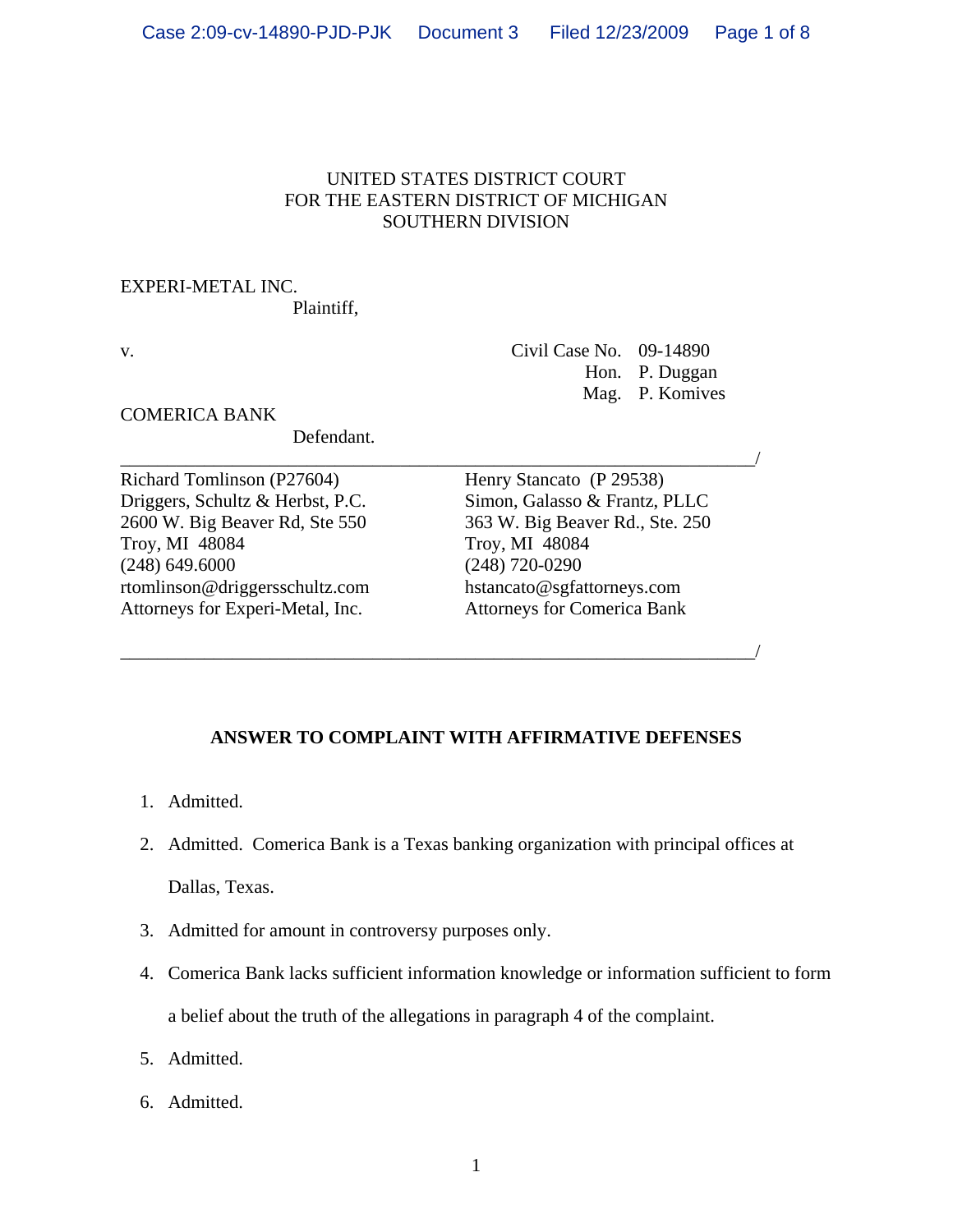- 7. Admitted that both Comerica Bank and EMI agreed to use digital certificates for authentication purposes.
- 8. Denied except there is no controversy between the parties that digital certificates were formerly used as part of the authentication procedure.
- 9. Admitted that EMI downloaded digital certificates, a standard, commercially reasonable procedure.
- 10. Admitted that in 2008, Comerica Bank urged its customers to adopt token technology for authentication purposes.
- 11. Denied that there existed any expert consensus that token technology should not be used as a component in authentication purposes in online banking transactions.
- 12. Denied.
- 13. Denied.
- 14. Comerica Bank lacks sufficient information knowledge or information sufficient to form a belief about the truth of the allegations in complaint paragraph 14.
- 15. Comerica Bank lacks sufficient information knowledge or information sufficient to form a belief about the truth of the allegations in complaint paragraph 15.
- 16. Denied that the alleged website "appeared to be a Comerica website" to any reasonably alert person who was responsible for safeguarding EMI's financial records and digital credentials.
- 17. Comerica Bank lacks sufficient information knowledge or information sufficient to form a belief about the truth of the allegations in complaint paragraph 17. Comerica Bank affirmatively indicates that if this allegation is accurate, then the actions attributed to an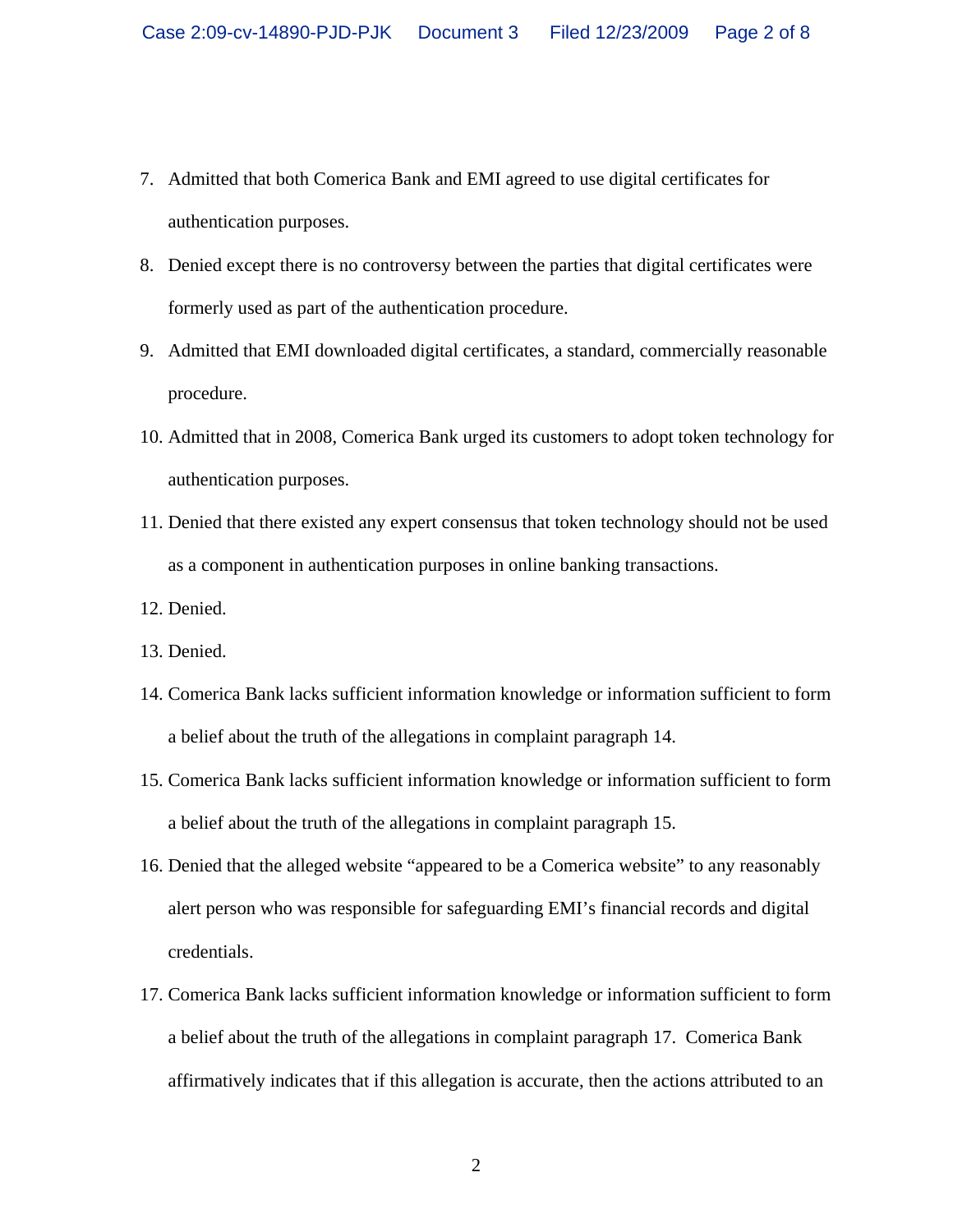EMI employee constituted a breach by EMI of the parties' agreements and security procedures which constitutes the cause of EMI's alleged loss.

- 18. Comerica admits that a series of wire transfers were initiated using the credentials of an EMI employee. Comerica lacks sufficient information concerning the identity of any person(s) involved in these transactions instead of, or in addition to, the EMI employee whose credentials were used.
- 19. Admitted that a person using EMI employee credentials initiated several dozen wire transfers. Comerica lacks sufficient information concerning the identity of any person(s) involved in these transactions instead of, or in addition to, the EMI employee whose credentials were used.
- 20. Denied.
- 21. Denied. A Comerica Bank employee contacted EMI at approximately noon.
- 22. Admitted.
- 23. Denied that Comerica Bank "failed to abide" by EMI's request. Comerica Bank initiated procedures to halt outgoing wire transfers on EMI's payment orders. Comerica Bank further initiated procedures to recover wire transfer payments that had already been transmitted.
- 24. Admitted that \$560,000 in wire transfers were initiated from EMI's account.
- 25. Complaint paragraph 25 does not require a responsive pleading.
- 26. Denied that any perpetrators infiltrated EMI's bank accounts. Valid credentials assigned to an EMI employee were used to authenticate a logon for purposes of online banking transactions. If some unknown criminals used those credentials, rather than the EMI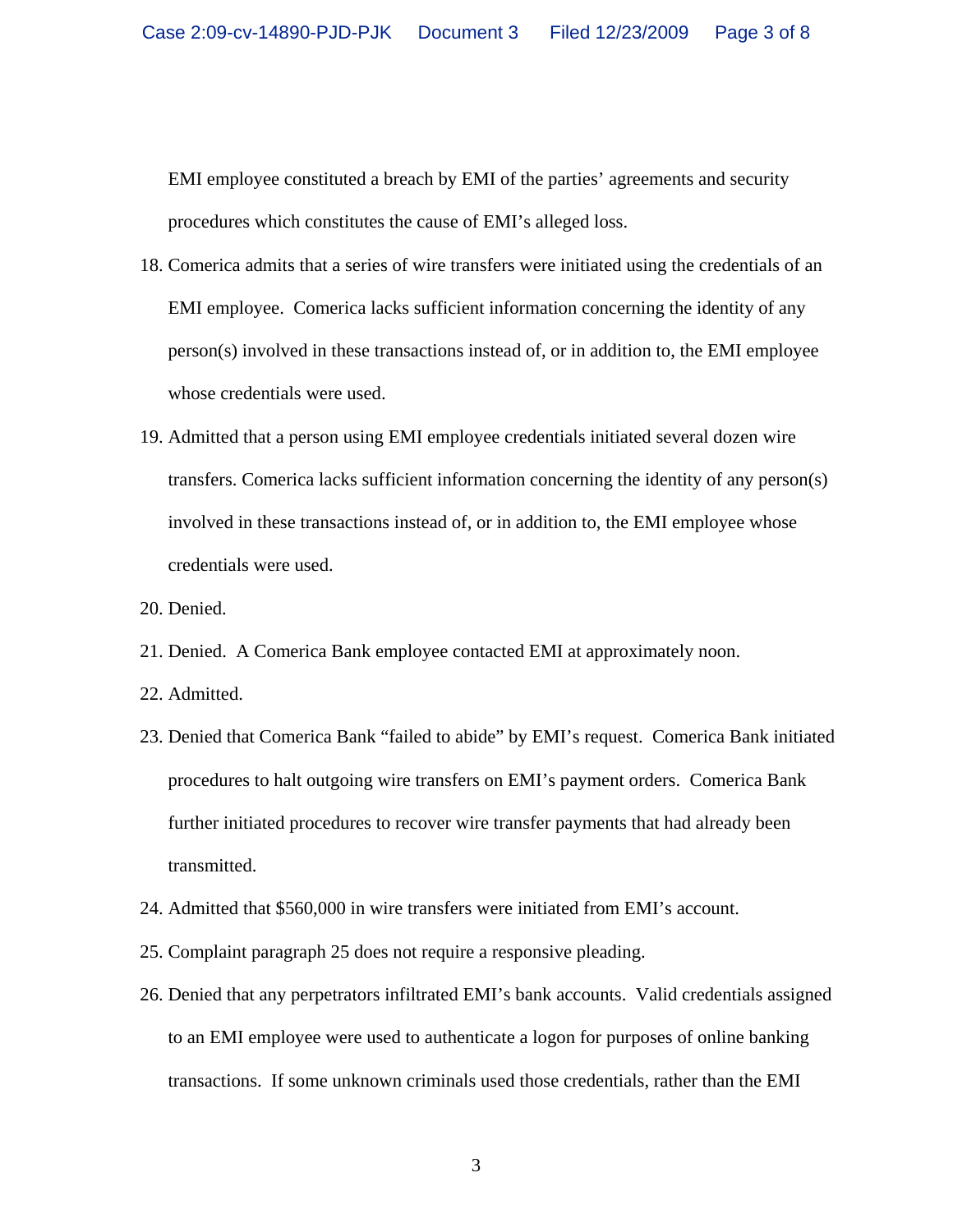employee to whom they had been entrusted, this was caused solely by the actions of that EMI employee.

- 27. Denied to the extent that EMI's own credentials were used for authentication purposes.
- 28. Denied.
- 29. Denied.
- 30. Denied.
- 31. Denied because EMI has misstated the time of its conversation with a Comerica employee and because EMI did not bring any suspected fraud to Comerica Bank's attention; Comerica contacted EMI,.
- 32. Denied.
- 33. Denied.

### **PRAYER FOR RELIEF**

Comerica Bank requests an order dismissing the complaint with prejudice and awarding to Comerica Bank whatever costs, interest, attorneys fees and other sanctions may be allowed by law.

Date: December 23, 2009 /s Henry Stancato

 Simon, Galasso & Frantz, PLLC 363 West Big Beaver Road, Suite 250 Troy, MI 48084 (248) 720-0290 hstancato@sgfattorneys.com P29538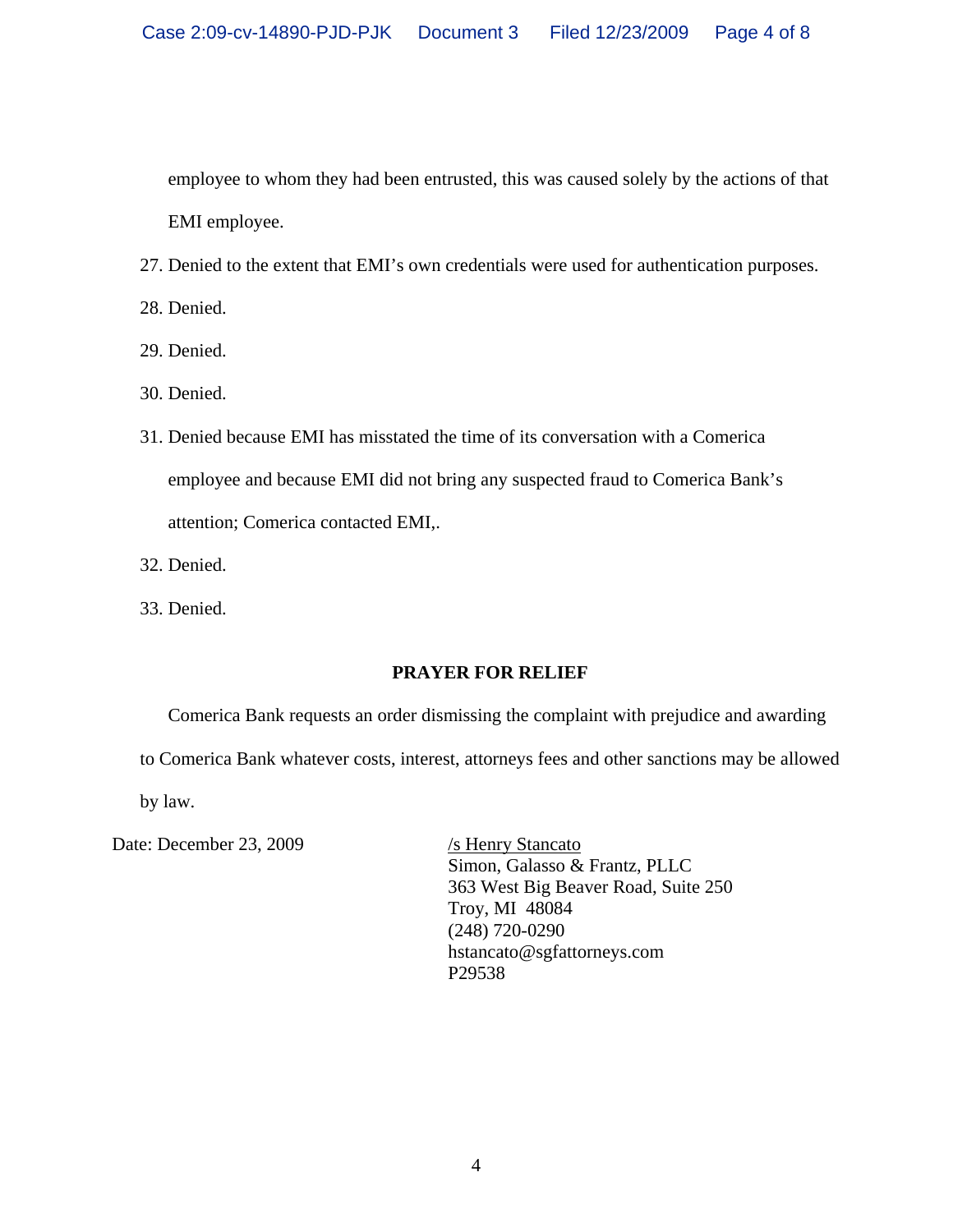### **AFFIRMATIVE DEFENSES**

- 1. The complaint fails to state a claim for which relief can be granted.
- 2. The disputed payment orders were effective because Comerica and EMI previously agreed that the authenticity of payment orders issued to Comerica in the name of EMI as sender would be verified pursuant to the security procedures followed in the disputed series of transactions.
- 3. Comerica accepted the disputed payment orders in good faith.
- 4. Comerica accepted the disputed payment orders in compliance with the security procedures applicable to the parties' banking relationship.
- 5. Comerica accepted the disputed payment orders in compliance with the applicable written agreements between Comerica and EMI.
- 6. EMI contradicted the parties' written agreements with its alleged instructions to Comerica to disregard previous payment orders.
- 7. EMI failed to provide its alleged instructions to Comerica to disregard payment orders in a time or manner affording Comerica a reasonable opportunity to act before the payment orders were accepted.
- 8. The applicable security procedures were commercially reasonable because they were consistent with EMI's wishes as expressed to Comerica.
- 9. The applicable security procedures were commercially reasonable in light of EMI's circumstances as known to Comerica including the size, type and frequency of EMI's payment orders normally issued to Comerica..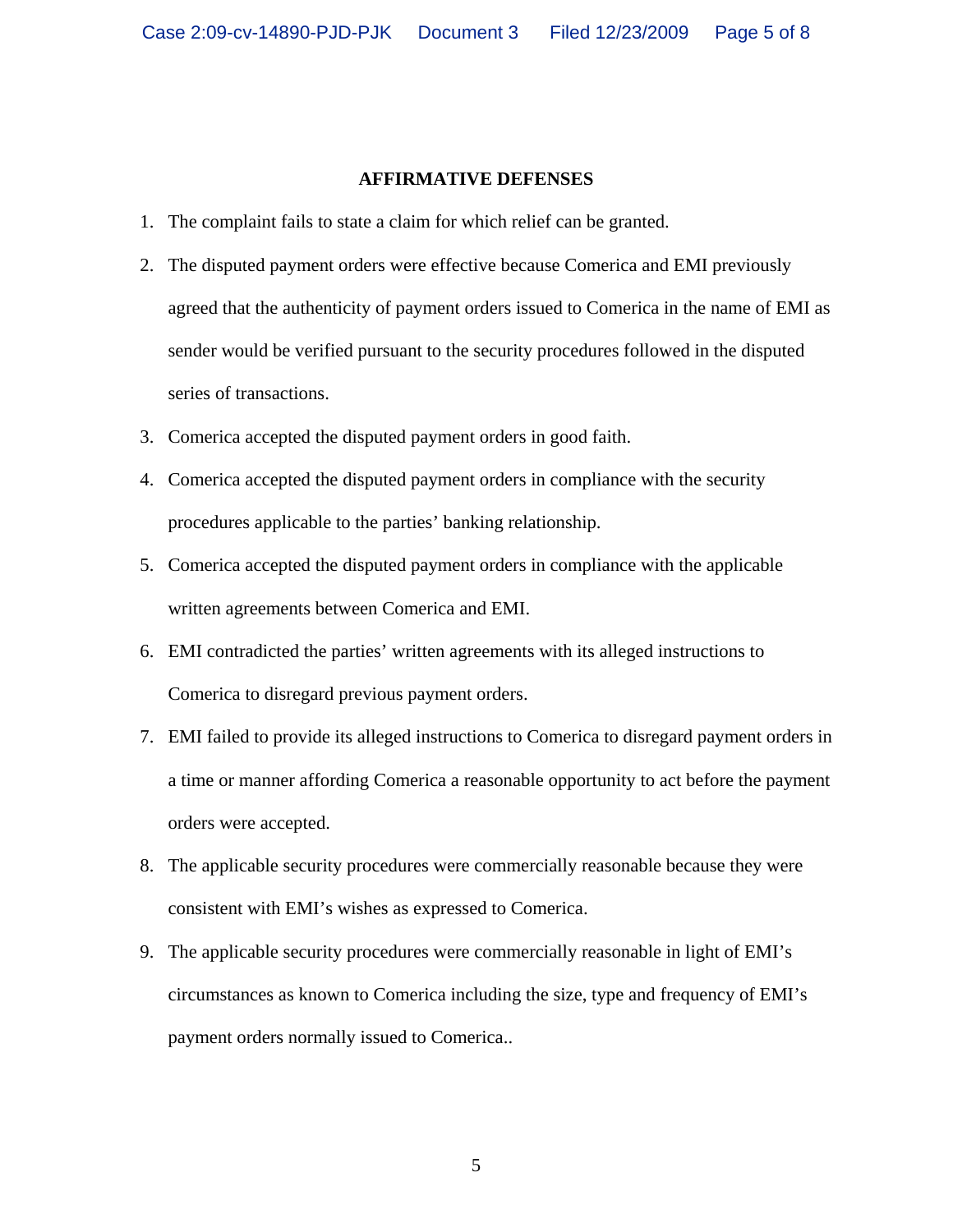- 10. The applicable security procedures were commercially reasonable because Comerica offered alternative security procedures to EMI.
- 11. The applicable security procedures were commercially reasonable because they were in general use by other Comerica customers.
- 12. The applicable security procedures were commercially reasonable because they were in general use by other similarly situated customers of other banks.
- 13. The applicable security procedures were commercially reasonable because they were in general use by other similarly situated banks.
- 14. The applicable security procedures were commercially reasonable because EMI chose them after the Comerica offered and EMI refused alternative commercially reasonable security procedures and EMI expressly agreed in writing to be bound by any payment order, whether or not authorized, issued in its name that was accepted by Comerica in compliance with the security procedure chosen EMI.
- 15. Comerica claims the protection of MCL 566.132(2).
- 16. The parties' written agreements limit Comerica's liability as provided by MCL 440.4703(1)(a).
- 17. EMI cannot meet its burden under MCL 440.4703(1)(b)(i) to disprove that the disputed payment orders were caused, directly or indirectly, by a person entrusted at anytime with duties to act for EMI with respect to payment orders or the security procedure.
- 18. EMI cannot meet its burden under MCL 440.4703(1)(b)(ii) to disprove that the disputed payment orders were caused, directly or indirectly, by a person who obtained information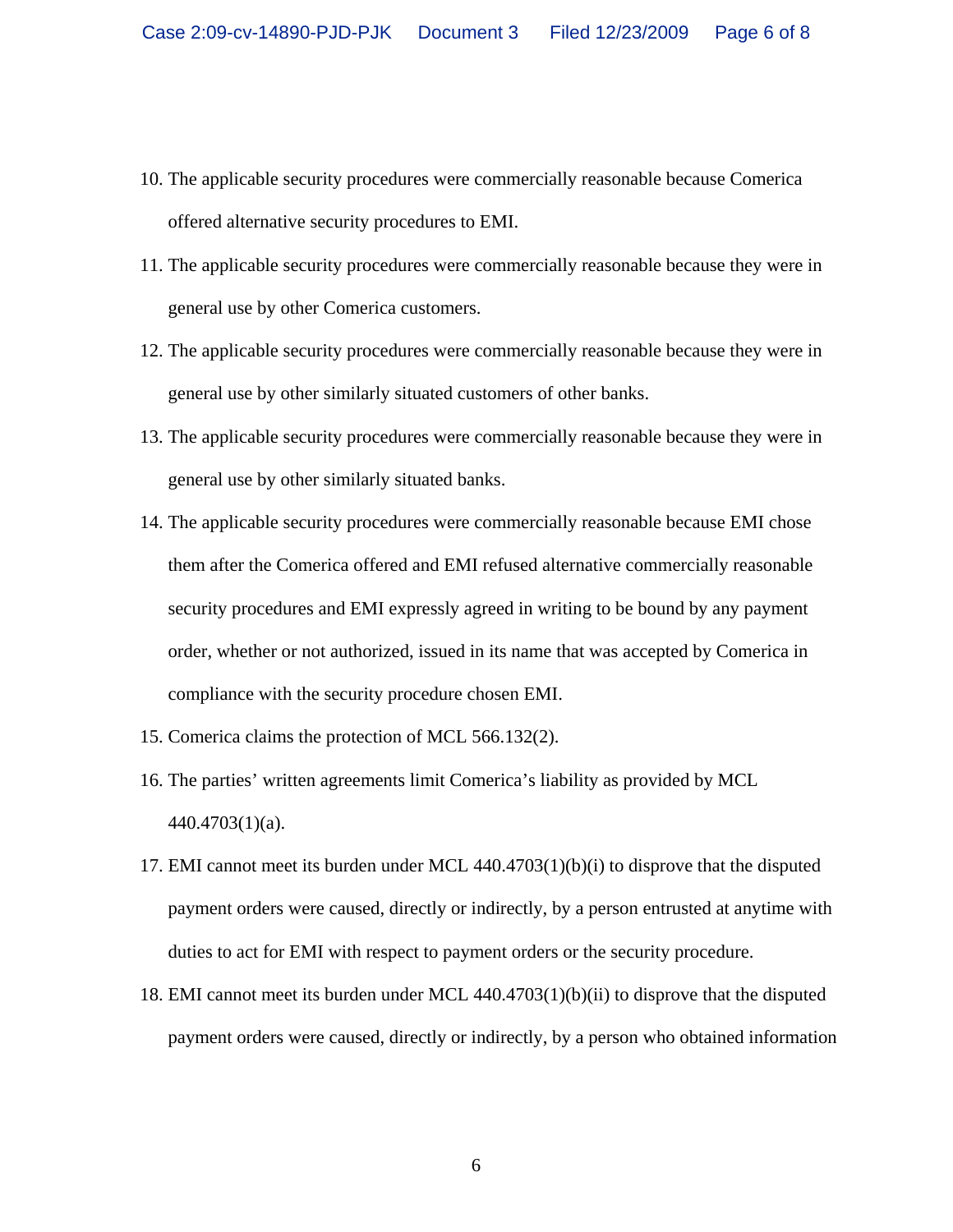facilitating breach of the security procedure from a source controlled by EMI and without authority of the Comerica.

19. The parties' agreements contain jury waiver provisions which prohibit a jury trial in this action.

Date: December 23, 2009 /s Henry Stancato

 Simon, Galasso & Frantz, PLLC 363 West Big Beaver Road, Suite 250 Troy, MI 48084 (248) 720-0290 hstancato@sgfattorneys.com P29538